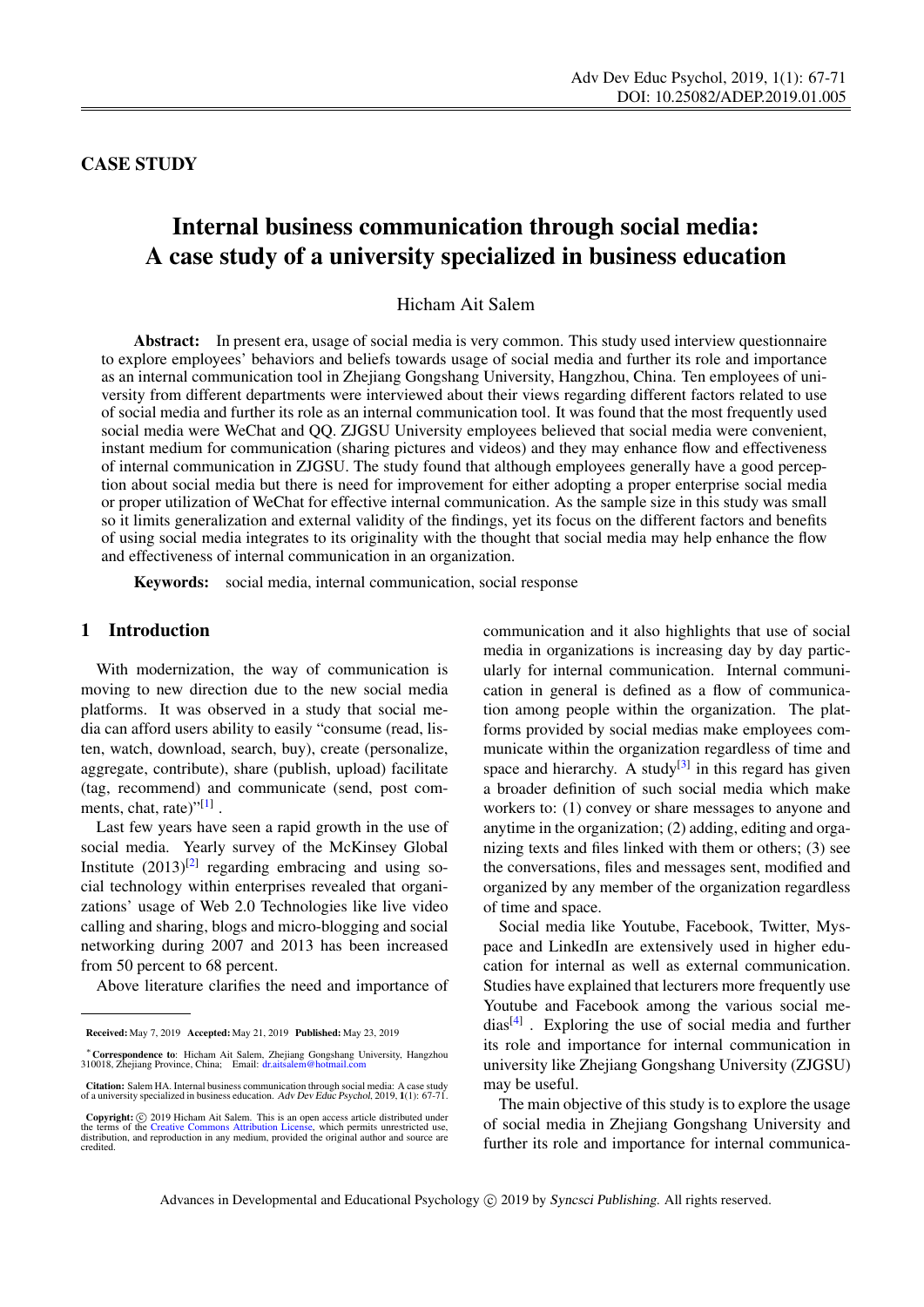tion. Different sub-objectives are as under: (1) To find out the different factors related to usage of social media; (2) To identify the benefits of using social media; (3) To find out how employees of ZJGSU use social media for internal communication; (4) To find out if ZJGSU employees believe that social media usage can help enhancing flow and effectiveness of internal communication

As more and more people are using social media in their daily lives, it is important to look at these tools as an internal communication tool as well. As researchers of a study believes that people will demand the more the same benefits and features inside of the organization which they experience from the use of social media in their lives outside of the organization<sup>[\[5\]](#page-3-4)</sup>.

It is really important for this study as researchers will look for the university employees' perception about usage of social media and further its role and importance for internal communication. With all the benefits of social media tools available for communication, researchers are particularly interested in how employees can use these tools effectively to enhance internal communication with other employees within the organizations.

### 2 Review of literature

For the understanding on as how the usage of social media tools in the organization in the form of internal communication work, review of existing literature is necessary. Two theories are available related to development of purpose of my study.

First one is social information processing theory of computer mediated communication developed by Joseph Welters. This theory compares computer-mediated communication with face-to-face communication. Face to face communication is important for developing an interpersonal relationship and computer mediated communication also has power to establish this relation but only difference is that it requires more time to develop interpersonal relationship as compared to face to face com-munication<sup>[\[6\]](#page-4-0)</sup>.

Above theory focuses on the need of bonding and desire of connection with others always or still present at that time when communicating through computermediated communication like face to face communica-tion<sup>[\[6\]](#page-4-0)</sup>. This theory is important to my study to provide the base because every social media requires some tools or computer mediated communication to understand.

Second, communicative action theory developed by Habermas (1984) can also help better understand present study<sup>[\[7\]](#page-4-1)</sup>. Habermas (1984) communicative action theory is "the inter-action of at least two subjects capable of speech and action who establish interpersonal relations (whether by verbal or by extra-verbal means)". Habermas's theory of communicative action is to get conclusion by developing the mutual understanding and discus-sion between two or more people<sup>[\[8\]](#page-4-2)</sup>.

More suitability of this theory is that it is more focused on the employees' communication and helps to know perception of the employees towards social media as a tool of internal communication. The reason is the assumption that social media usage as form of tool may enhance the communication at the workplace and it is also the need of employees in current era of technological and revolutionary world.

#### 2.1 Social media at workplace

First social networking site, sixdegrees.com, was started in 1997 by Boyd & Ellison.<sup>[\[9\]](#page-4-3)</sup> There are huge number of accessible social media sites and tools for users in which some of them are very famous social media sites like Facebook, WhatsApp, Twitter, Skype, LinkedIn, Bebo, Friendster, *etc*. [\[10\]](#page-4-4) The basic purpose of these sites is to enhance the communication by providing different features and platform without physical presence of users.

The study of Prescient Digital media indicates the interest of social media tool in an organization and as per result 90 percent organizations are using, Blogs, Wikis, Status Updates, Comments and ranking as social media tool. As per, now a day's social media is used to integrate and cooperate in an organization between the business experts as a form of communication and also involves in professional decision making process. Most reliable information attained by experts from online networks because of social media interaction.

Steve Crescenzo  $(2009)^{[11]}$  $(2009)^{[11]}$  $(2009)^{[11]}$  describes in his article that social medias have remarkable impact on commutation efficiency in an organization. Social media and advancement of technologies reduce the barriers of communication between one and another. You can communicate and get the information from any of person of the world without waiting their return call or their physical presence.

## 2.2 Importance of social media in internal business communication

Usage of social media is not subject to only chatting and general communication. Internal communication is very important for smooth functioning of any organization whether you talk about the communication between management and employees or just between the co-workers of your organization. The effective communication among employees increases the chances of suc-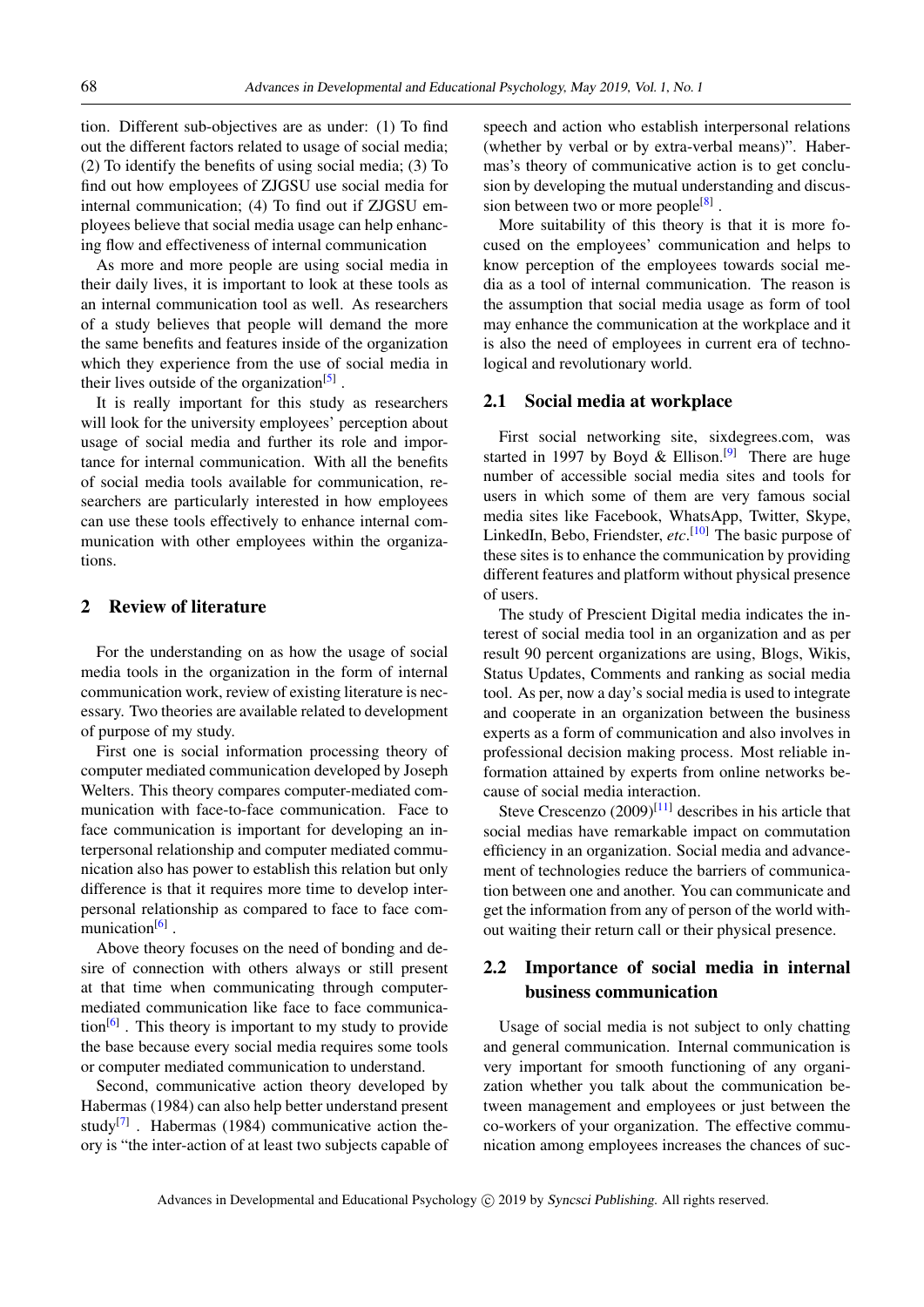cess and performance of the organization as well $[12]$ . At the same time, prior to launching any move of such communication for the effectiveness, corporate business aspects are required to be considered. For instance, the cultural dimensions of corporate social responsibility are of paramount importance for crafting business strategies. $[13]$ 

Gray and Robertson  $(2005)^{[14]}$  $(2005)^{[14]}$  $(2005)^{[14]}$  define effective communication as "how well we all successfully connect with and engage others every day, taking them on our personal journey of ideas". If a company is using the social media as a form of internal communication it can enjoy the remarkable benefits as most of the users of social media are aware of its features and tools, so there is no need to spend more time to learn and create something new in it. One can also make the group and create online forum of co-workers and share and get up to date information without need of their physical presence or arranging conference meeting.[\[5\]](#page-3-4)

Specifically, it is found that the success of high performing organizations is "due to the increased productivity generated by effectively communicating business goals to employees, strategically linking rewards to job performance, and making employees feel connected to their organization and its goals and values". $[12]$  The next important need is the implementation of internal ecommerce which is experienced in service delivery firms of China<sup>[\[15\]](#page-4-9)</sup>, but has not yet witnessed in education sector. Behavior is learnt through education. The morale, behavior and commitment of the employee move towards positive direction, when the performance of the companies is compared who have strong effective communication system as compared to low profile companies.

## 3 Methodology and data analysis

This study was completed in 17 days of short time period. Population of the study was employees of ZJGSU of China based in Hangzhou city. Sample of ten employees of ZJGSU was selected by convenience sampling due to short time period. A self-administered open ended interview questionnaire comprising of ten questions was used for collection of information and data particularly related to usage of social media and its role and importance for internal communication in ZJGSU.

Data was collected from ten employees of universities working in different departments by a personal interview. Responses of the interviewees were noted and recorded. Interviews were converted into transcripts and were further coded into ten themes according to interview questionnaire. Responses were further calculated percentage wise and interpreted accordingly.<sup>[\[17\]](#page-4-10)</sup>

#### 4 Results

Interview questionnaire was comprised of 10 questions as already mentioned in Methodology section. 60% of the respondents were females whereas 40% of the respondents were males. 50% of the respondents were in the age bracket of 20-30 years, 40% of the respondents were in the age bracket of 35-50 years and 10% of respondents were in the age bracket of 55-60 years. Reponses as recorded and noted are described below as per interview questionnaire.

(1) Use of social media: 90% of the respondents are using WeChat and QQ social medias for communication purposes whereas 10 percent are using emailing and phone with a very little use of QQ. No such respondent was found who abandoned the use of social media.

(2) Social media tools help enhance communication: 90% of the respondents were agreed that social media tools help enhance communication with others and 10% were not sure about it.

(3) Factors influencing to adopt social media: 80% of the respondents replied that convenience is the main influencing factor for adopting social media. Remaining related it with different factors like wide scope, group chat, easy access, functions of tool and to be familiar with technology.

(4) Factors influencing to continue to use the social media: 50% of the respondents were of the view that they will continue to use the social media because of convenience factor. 30% of the respondents mentioned easy communication and source of information as factors, 20% of the respondents referred sharing of life activities and experiences as a factor whereas 10% considered habit as a factor influencing to continue to use the social media.

(5) Functions of social media employees usually or normally use: 100% of the respondents use texting (chatting, chit chat or messaging) function of social media in normal routine. 30% of the respondents also reported sharing pictures and videos function, 20% of the respondents mentioned audio and video calling function as their normal usage in daily life.

(6) Benefit of use of social media: 40% of the respondents reported linkage with others (family, friends and co-workers) as an important benefit of using social media. 30% of the respondents mentioned convenience, 20% of the respondents mentioned instant communication as benefits of usage of social media.

(7) Method of internal communication in ZJGSU: 70% of the respondents are using WeChat as a method of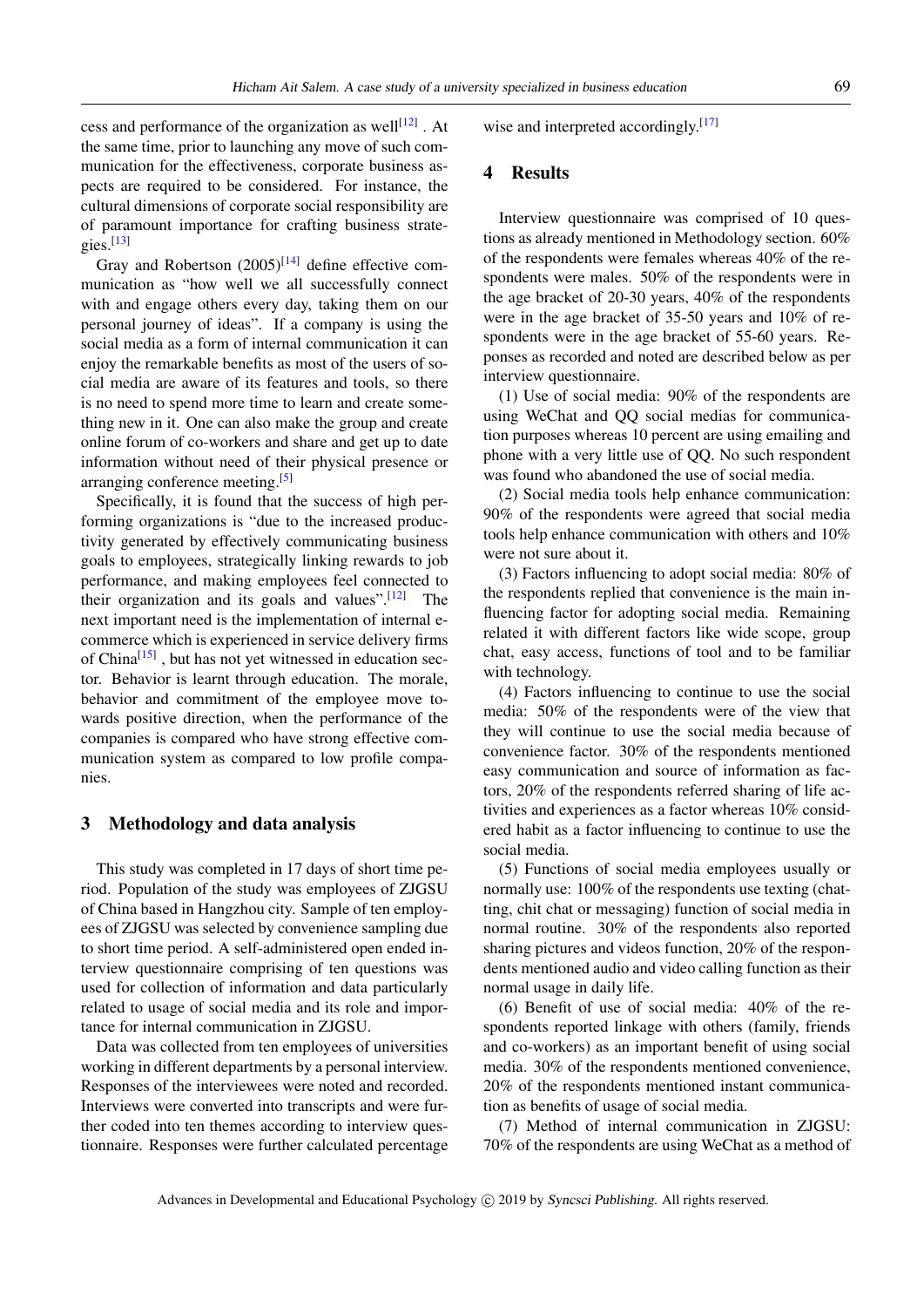internal communication in ZJGSU. 50% of the respondents are also using email and 40% of the respondents are using phone for communicating with other employees in ZJGSU.

(8 )Employees' satisfaction with the flow of internal communication in ZJGSU: 60% of the respondents were found to be averagely satisfied with the flow of internal communication in ZJGSU. 20% of the respondents were very satisfied whereas 10% of the respondents were not satisfied at all with flow of internal communication in ZJGSU.

(9) Social media tools may help enhance internal communication in ZJGSU: 90% of the respondents were agreed with the role of social media tool for enhancing internal communication in ZJGSU whereas 10% of the respondents were not sure about it.

(10) Social media tools may help enhance effectiveness of internal communication in ZJGSU: 80% of the respondents were agreed that social media tools will surely help enhance effectiveness of internal communication whereas 20% of the respondents were not sure about it.

#### 5 Discussion

Present study was very helpful for understanding the role of social media in the daily activities of employees of ZJGSU with further focus on the communication within the organization. It provided an overview of not only about social media use in general but also about the important role of social media for internal communication in an organization. Organizations are focusing not only on internal communication but also on usage of technology with the advancement in robotics and sociotechnical solutions.[\[18\]](#page-4-11)

With the importance and consideration of corporate social responsibility in businesses $[19]$ , I came up with interesting findings about social media. WeChat can be said as the main social media which the university employees mostly use for interacting with each other. Although, employees of ZJGSU have a good general perception about the social medias and their uses but researchers believe that most of the participants were not eager and motivated for using the social media as a proper tool for internal communication in ZJGSU.

Studies have already described different benefits of transparency in businesses<sup>[\[18\]](#page-4-11)</sup> and, usage of social media for internal communication like several features to interact and sharing of information and updates with no physical movement may also enhance transparency in the businesses. Further social media leads to effective communication system and ultimately generating increased

productivity.<sup>[\[5,](#page-3-4) [12\]](#page-4-6)</sup> Most of the respondents are somewhat satisfied with the flow of internal communication in ZJGSU. However, researchers observed that some of the participants were not sure that social media may help enhance the flow and effectiveness of internal communication in ZJGSU even after they were briefed about the importance and uses of an enterprise social media.

## 6 Limitations, future research direction and conclusion

There are few limitations of this study. Seventeen days of short time period was the main limitation of the study. Detailed investigation could be carried out with the availability of more time which may further lead to more knowledge and more information by covering most of the aspects. Study surely may have different findings in case if more number of respondents from ZJGSU were interviewed. Due to small sample size, study lacks gen-eralization and external validity of findings<sup>[\[20\]](#page-4-13)</sup>.

Future research may be carried out to find out the development and training needs if any and reasons for lack of motivation and eagerness for using the social media as a proper tool for internal communication in ZJGSU. Same is also necessary due to the reason that some employees doubt that social media may help enhance the flow and effectiveness of internal communication in ZJGSU.

Despite of fact that time period for the study was really very short, study succeeded to find out the different factors and benefits of using social media and further integrating the same with the thought that role of social media is important towards enhancing the flow and effectiveness of internal communication in an organization.

#### References

- <span id="page-3-0"></span>[1] Mustafa SE and Hamzah A. Online Social Networking: A New Virtual Playground, 2011. <http://www.ipedr.com/vol5/no2/69-H10184.pdf>
- <span id="page-3-1"></span>[2] McKinsey Global Institute, Business and Web 2.0: An Interactive Feature, 2013. [http://www.mckinsey.com/insights/business](http://www.mckinsey.com/insights/business_technology/business_and_web_20_an_interactive_feature) technology/ business and web 20 an [interactive](http://www.mckinsey.com/insights/business_technology/business_and_web_20_an_interactive_feature) feature
- <span id="page-3-2"></span>[3] Leonardi PM, Huysman M and Steinfield C. Enterprise Social Media: Definition, History and Prospects for the Study of Social Technologies in Organisations. Journal of Computer-Mediated Communication, 2013, 19(1): 19. <https://doi.org/10.1111/jcc4.12029>
- <span id="page-3-3"></span>[4] Moran M, Seaman J and Tinti-Kane H. Teaching, Learning, and Sharing: How Today's Higher Education Faculry Use Social Media. Babson Survey Research Group, 2011: 32.
- <span id="page-3-4"></span>[5] Mitchell J, Ferrabee D and Wright M. How is Your Company or Client Using Social Media for Employee Communication? Communication World, 2008, 25(5): 17.

Advances in Developmental and Educational Psychology (C) 2019 by Syncsci Publishing. All rights reserved.